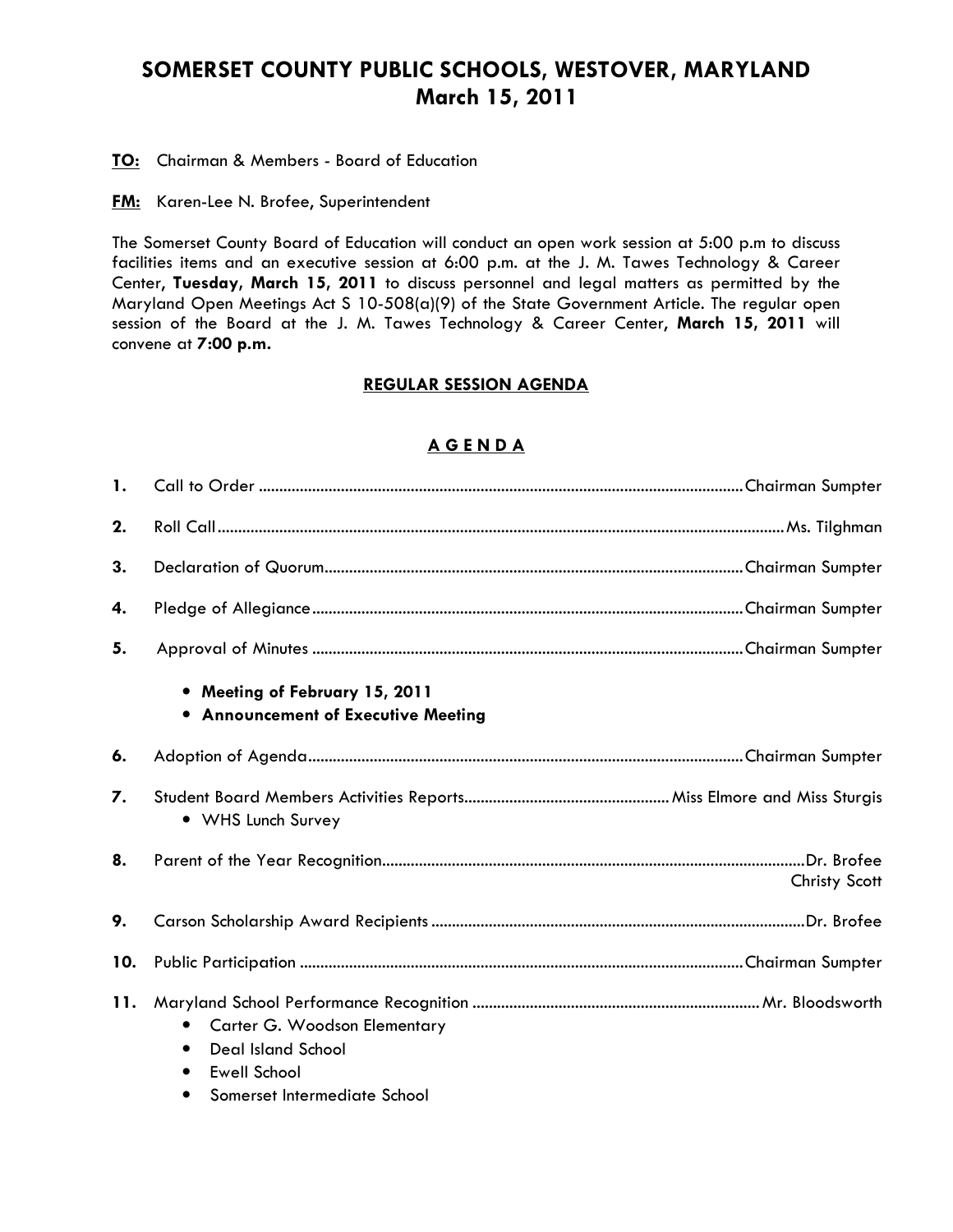## 12. OLD BUSINESS

|     | А.                  | <b>Facilities and Transportation</b>                                          |
|-----|---------------------|-------------------------------------------------------------------------------|
|     |                     | (See Tab $12-A1$ )                                                            |
|     |                     | <b>Charles Fisher</b><br>$\bullet$<br>(See Tab 12-A2)                         |
|     | В.                  | (See Tab $12-B$ )                                                             |
|     | C.                  | Summary of Progress to Date<br>Public Input<br>$\bullet$<br>(See Tab 12-C)    |
|     | D.                  | <b>Human Resources</b>                                                        |
|     |                     | (See Tab 12-D1)                                                               |
| 13. | <b>NEW BUSINESS</b> |                                                                               |
|     | А.                  | <b>Finance</b>                                                                |
|     |                     | (See Tab $13-A1$ )                                                            |
|     |                     | (See Tab 13-A2)                                                               |
|     | В.                  | (See Tab 13-B)                                                                |
|     | C.                  | <b>Human Resources</b>                                                        |
|     |                     | (See Tab $13-C1$ )                                                            |
|     |                     | Director of Transportation and Facilities<br>$\bullet$<br>Director of Finance |
|     |                     | Human Resources Generalist<br>$\bullet$                                       |
|     |                     | (See Tab 13-C2)                                                               |
|     |                     | (See Tab 13-C3)                                                               |